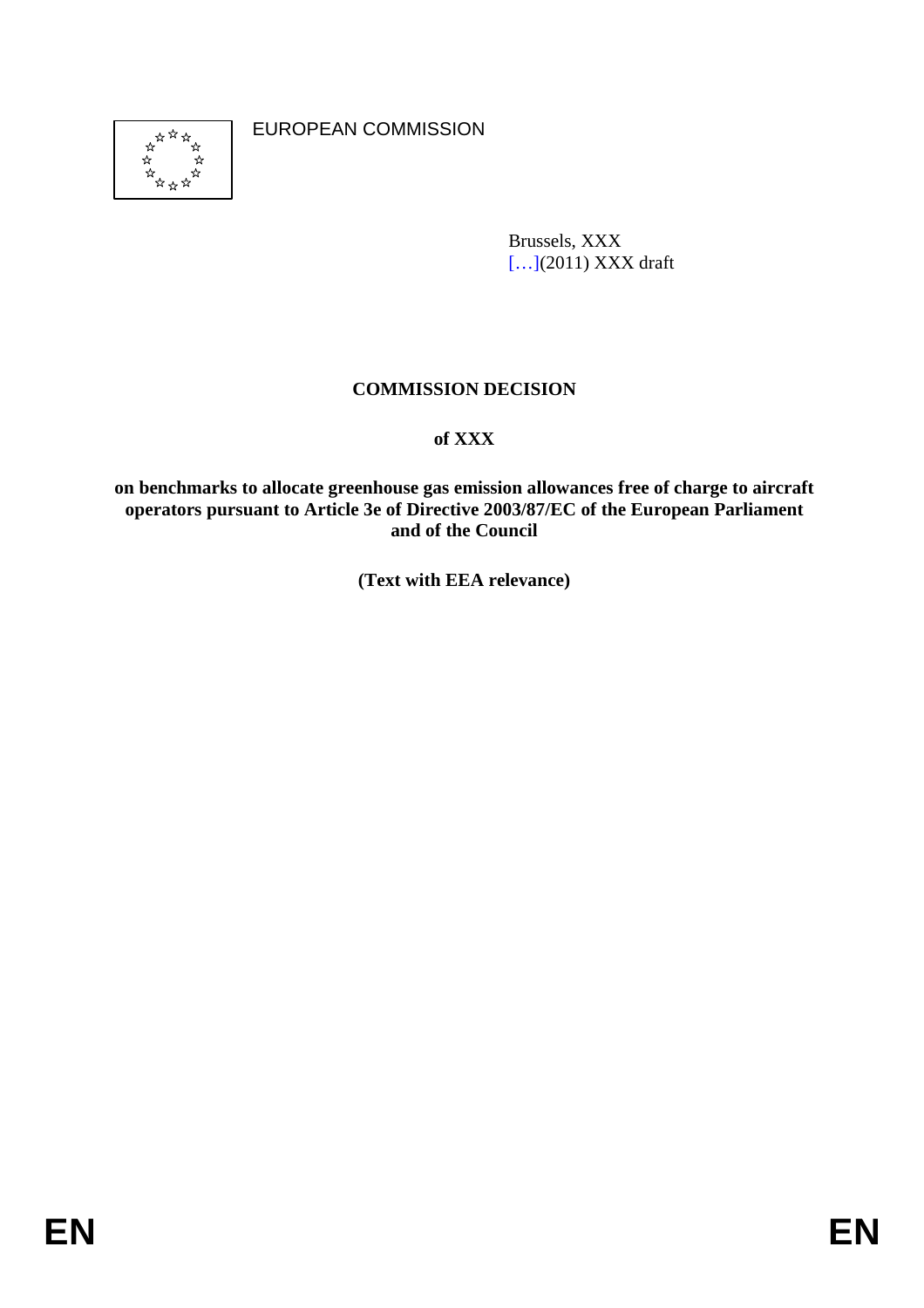## **COMMISSION DECISION**

#### **of XXX**

### **on benchmarks to allocate greenhouse gas emission allowances free of charge to aircraft operators pursuant to Article 3e of Directive 2003/87/EC of the European Parliament and of the Council**

### **(Text with EEA relevance)**

#### THE EUROPEAN COMMISSION,

Having regard to the Treaty on the Functioning of the European Union,

Having regard to Directive 2003/87/EC of the European Parliament and of the Council establishing a scheme for greenhouse gas emission allowances trading within the Community and amending Council Directive  $96/61/EC^1$ , and in particular Article  $3e(3)(e)$  thereof,

Whereas:

- (1) It is necessary to adopt benchmarks to be used to allocate allowances free of charge to aircraft operators in the trading period from 1 January to 31 December 2012, referred to in Article 3c(1) of Directive 2003/87/EC and in the trading period from 1 January 2013 to 31 December 2020, referred to in Article 13(1) in conjunction with Article 3c(2) of that Directive.
- (2) Allocations according to those benchmarks should be fixed until 2020 except where acts adopted pursuant to Article 25a of Directive 2003/87/EC require consequential modifications.
- (3) Following the incorporation, into the European Economic Area (EEA) Agreement, of Directive 2008/101/EC of the European Parliament and of the Council of 19 November 2008 amending Directive 2003/87/EC so as to include aviation activities in the scheme for greenhouse gas emission allowance trading within the Community<sup>2</sup> by Decision of the EEA Joint Committee No 6/2011 of 1 April 2011 amending Annex  $XX$  (Environment) to the EEA Agreement<sup>3</sup>, the benchmarks are to be applied within the EEA.
- (4) It is therefore necessary to base the benchmarks on the EEA-wide number of free allowances fixed by Decision of the EEA Joint Committee No 93/2011 of 20 July 2011 amending Annex XX (Environment) to the EEA Agreement<sup>4</sup>.

1

<sup>1</sup> OJ L 275, 25.10.2003, p. 32. 2

OJ L 8, 13.1.2009, p. 3.

<sup>3</sup> OJ L 93, 7.4.2011, p. 35.

<sup>4</sup> Not yet published in the Official Journal.